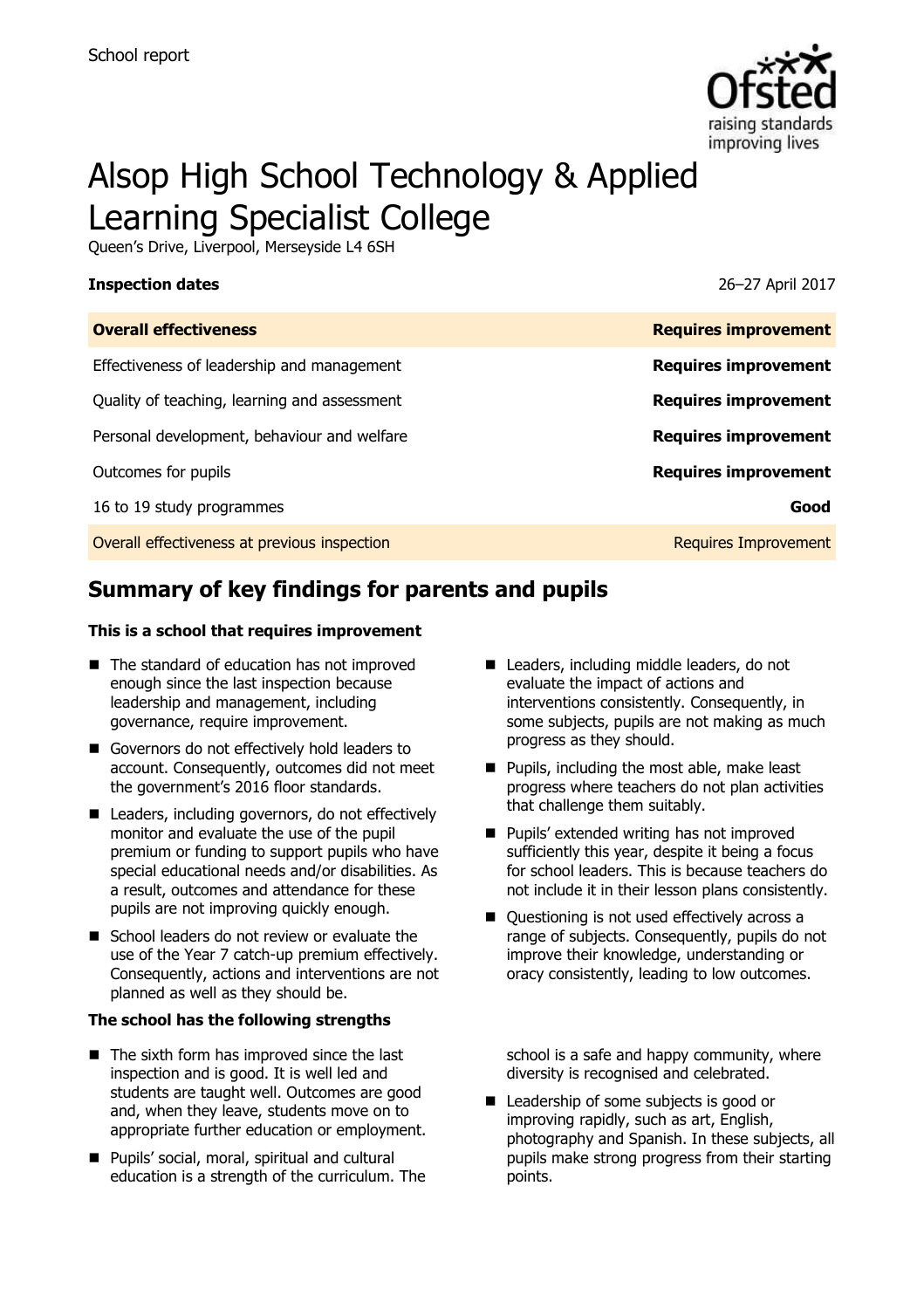

# **Full report**

### **What does the school need to do to improve further?**

- Improve the effectiveness of leadership and management by:
	- improving monitoring and evaluation systems so that leaders know which interventions are leading to improvements for pupils
	- tackling the inconsistencies in leadership by making sure that where there are strengths they are shared
	- making sure that governors have the necessary skills, knowledge and understanding to be able to challenge leaders and hold them to account
	- improving the impact of targeted funding by having a sharper focus on planning and monitoring.
- Raise the achievement of pupils, most particularly the most able, disadvantaged pupils, those who need to catch up and those who have special educational needs and/or disabilities, by making teaching more effective through:
	- planning activities that suitably challenge all pupils
	- improving the impact of questioning by raising the standard of oracy and giving pupils opportunities to extend their responses
	- ensuring extended writing is used more widely and consistently across subjects.
- **Improve the attendance and reduce persistent absence of disadvantaged pupils and** those who have special educational needs and/or disabilities, so that they match national averages.

An external review of governance should be undertaken in order to assess how this aspect of leadership and management may be improved.

An external review of the school's use of the pupil premium should be undertaken in order to assess how this aspect of leadership and management may be improved.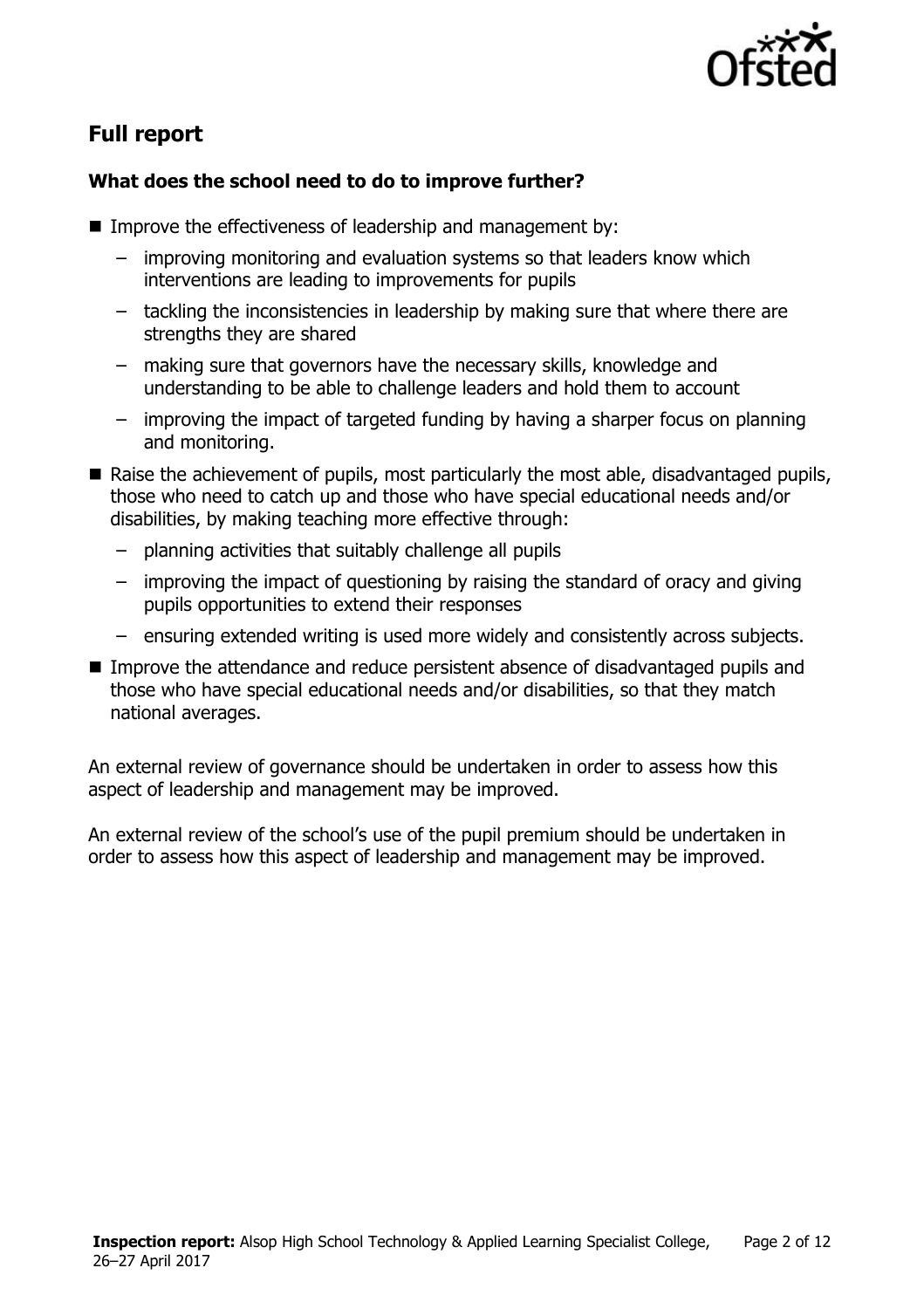

# **Inspection judgements**

#### **Effectiveness of leadership and management Requires improvement**

- The school's leadership, including the governing body, has not been successful in improving the quality of education quickly or consistently enough since the last inspection.
- School leaders have an accurate understanding of the strengths and weaknesses of the school. Their improvement plans have a sharp focus on the aspects which require the most and immediate improvement. However, plans are not monitored and reviewed consistently.
- The leadership of teaching, learning and assessment has not had a consistently positive impact across the school. In some areas, such as art, Spanish and the sixth form, leadership is good, and because of this teaching is regularly good or better, including for high-ability pupils. However, this is not the case in other subjects, such as science. In these areas, leaders do not set high enough expectations for their pupils, and school-wide initiatives to improve outcomes, such as the focus on developing extended writing, are not used well or consistently.
- The plans put into place by school leaders since the previous inspection have led to better attendance overall, including in the sixth form. However, leaders have not been effective in ensuring that all pupils, including disadvantaged pupils and those with special educational needs and/or disabilities, attend school regularly. School leaders are not always effective enough in monitoring and reporting attendance.
- Pupil premium funding is not used as effectively as it should be. School leaders do not assess or review the impact of actions and interventions well enough. Consequently, disadvantaged pupils make less progress than that of other pupils nationally and their attendance is lower than that of other pupils nationally.
- The impact of strategies funded through the Year 7 catch-up fund is uneven. In some areas, interventions have been successful. Inspectors heard Year 7 pupils who have had extra support through the catch-up funding read well because of the good progress they have made this year. However, leaders do not review the impact of the actions and interventions thoroughly so they do not build on successes or make changes when strategies are not effective.
- School leaders have improved the range of subjects pupils study. For example, at key stage 4, the overwhelming majority of pupils now follow qualifications that will ensure better outcomes than in previous years. Consequently, far more pupils are successful in moving on to the next steps in education, employment and/or training than they were at the time of the last inspection. School leaders have sensible plans to offer a broader science curriculum in the future so that pupils have the opportunity to study separate qualifications for biology, chemistry and physics at GCSE level.
- **Pupils value the extra-curricular opportunities that are provided. They are many and** varied, including sports, academic and cultural opportunities. Consequently, they are well attended by pupils, including disadvantaged pupils and those who have special educational needs and/or disabilities.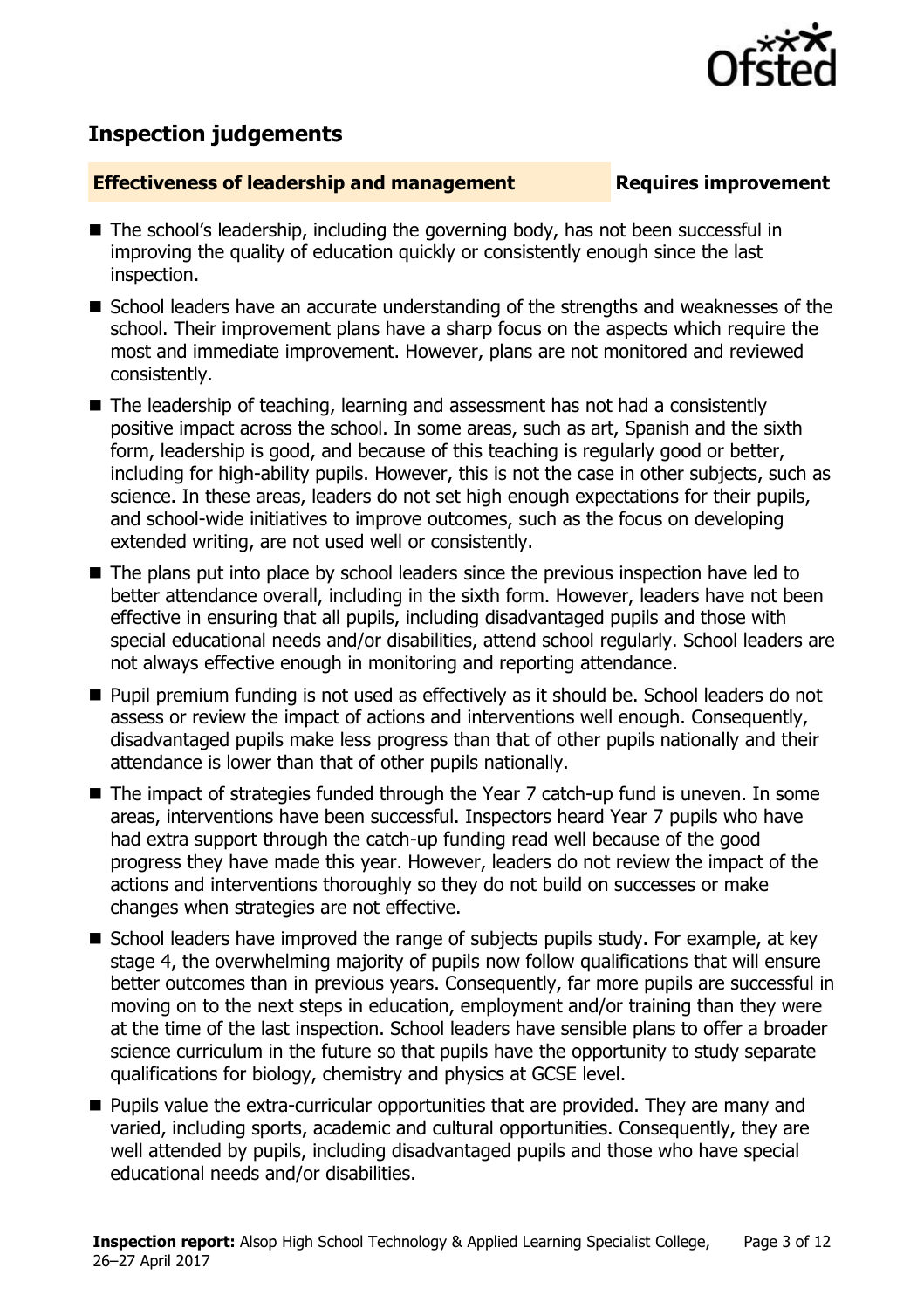

- Subject leadership requires improvement. In some subjects, such as art, English, photography and Spanish, leadership is good. Consequently, pupils make good progress because of good teaching and high expectations. However, the quality of leadership is inconsistent and in other subjects, such as geography and science, outcomes are not good. Outcomes are beginning to improve in mathematics, because school leaders have reviewed how it is led.
- Leadership of careers education and information, advice and quidance is effective. The numbers of pupils who successfully move on to their next stages in education, employment and/or training is high and has improved since the last inspection. However, school leaders have not yet reviewed or acted upon a survey they set up for pupils who left Year 11 in 2016, where a significant proportion of pupils said that careers guidance could be improved.
- The support provided for pupils with special educational needs and/or disabilities is having a positive impact. Both their outcomes and attendance have improved this year. However, their progress is below that of other pupils nationally. Their attendance has improved since the last inspection, but remains well below national averages. School leaders are not always effective in monitoring and acting on the information they have about the attendance of pupils who have special educational needs and/or disabilities.
- The outcomes, attendance, behaviour, safeguarding and curriculum of the small number of pupils who attend alternative provision are led and managed effectively. School leaders regularly monitor and support pupils and providers.
- $\blacksquare$  Teachers, including those who are newly and recently qualified, say that the training programme provided by school leaders to improve the quality of teaching and learning in the school is well planned and effective. They say they are well supported in improving their teaching.
- **Performance management and pay progression is led and managed effectively.** Targets, which include those relating to the progress of pupils, are set and reviewed by school leaders and governors. Staff and school leaders are eligible for pay progression only if these targets are met.
- The leadership of the curriculum to develop pupils' spiritual, moral, social and cultural knowledge and fundamental British values is a strength of the school. Consequently, pupils learn about and respect the views and cultures of others. Pupils say that racist and/or homophobic bullying is not an issue at the school and that diversity is celebrated.

### **Governance of the school**

- Governors do not challenge the headteacher and senior leaders effectively enough. Consequently, pupils' outcomes in 2016 were below national floor standards.
- Governors play a key role in the performance management of staff and school leaders, including the headteacher. They are insistent that school leaders and teachers should meet and expect high standards, including those relating to pupil outcomes.
- Governors recognise that their systems and practice require review. Consequently, they have requested an audit of their effectiveness in this academic year.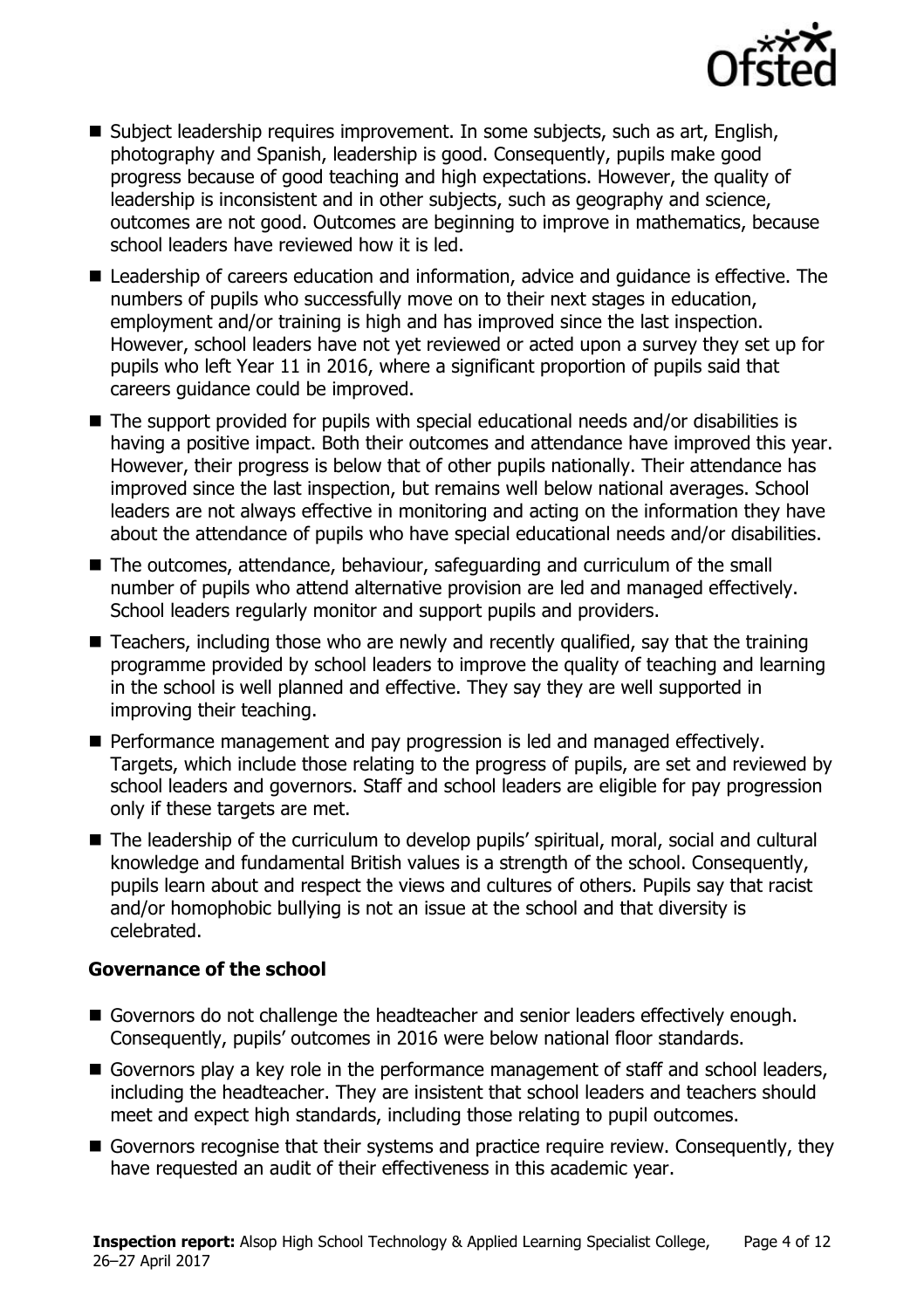

### **Safeguarding**

- The arrangements for safeguarding are effective.
- Staff are well trained in safeguarding and there is a strong culture of safeguarding at the school. Clear systems are in place to ensure the health, safety and well-being of pupils. Leaders liaise effectively and promptly with parents and outside agencies who support pupils' welfare.
- **Pupils say they are safe because school leaders make sure they are taught how to be** safe in school and in the wider community. They describe the support they are given as very effective, for example with e-safety, gang activity and knife crime. Staff are vigilant in ensuring their safety and pupils say they know who to speak to if they have any concerns. The overwhelming majority of parents who completed the inspection questionnaire said that pupils are happy and safe at the school.

#### **Quality of teaching, learning and assessment France Requires improvement**

- Teaching requires improvement because the quality of teaching and learning is too variable across the school. Consequently, pupils' achievement varies across subjects and year groups. Despite improvements in some subjects, such as English and mathematics, and good teaching in the sixth form, teaching is not yet consistently good.
- Teachers do not plan activities that challenge pupils often enough. The work set is sometimes too easy for middle- and high-ability pupils. Consequently, in these lessons, pupils do not make good progress from their starting points. In subjects where teachers plan challenging activities regularly, such as art and Spanish, pupils make good progress, including the most able pupils.
- Where teaching is good, teachers' assessments are regular and effective. Pupils are clear about the strengths and weaknesses of their work and are given the time and support to reflect and improve upon it. Consequently, they make further progress, such as in English. Pupils make less progress where assessment is weaker or less consistent, such as in science.
- School leaders have identified the development and regular practise of extended writing for pupils as a school priority, following their analysis of the reasons for weak outcomes in 2016. However, teachers do not follow this expectation consistently. Consequently, the standard of extended writing is not good overall.
- Teachers do not always use questioning effectively. Where there is good questioning, pupils are encouraged to think about and discuss their learning. Consequently, they make good progress, including in their extended written work. However, too often questioning is less effective. Pupils are not encouraged to develop their ideas orally, and this limits the quality of their written work.
- Teaching does not consistently meet the needs of disadvantaged pupils, including the most able disadvantaged pupils and those who have special educational needs and/or disabilities. Their outcomes are not being monitored and assessed effectively to ensure that teaching promotes fast enough progress by these groups of pupils. Teaching is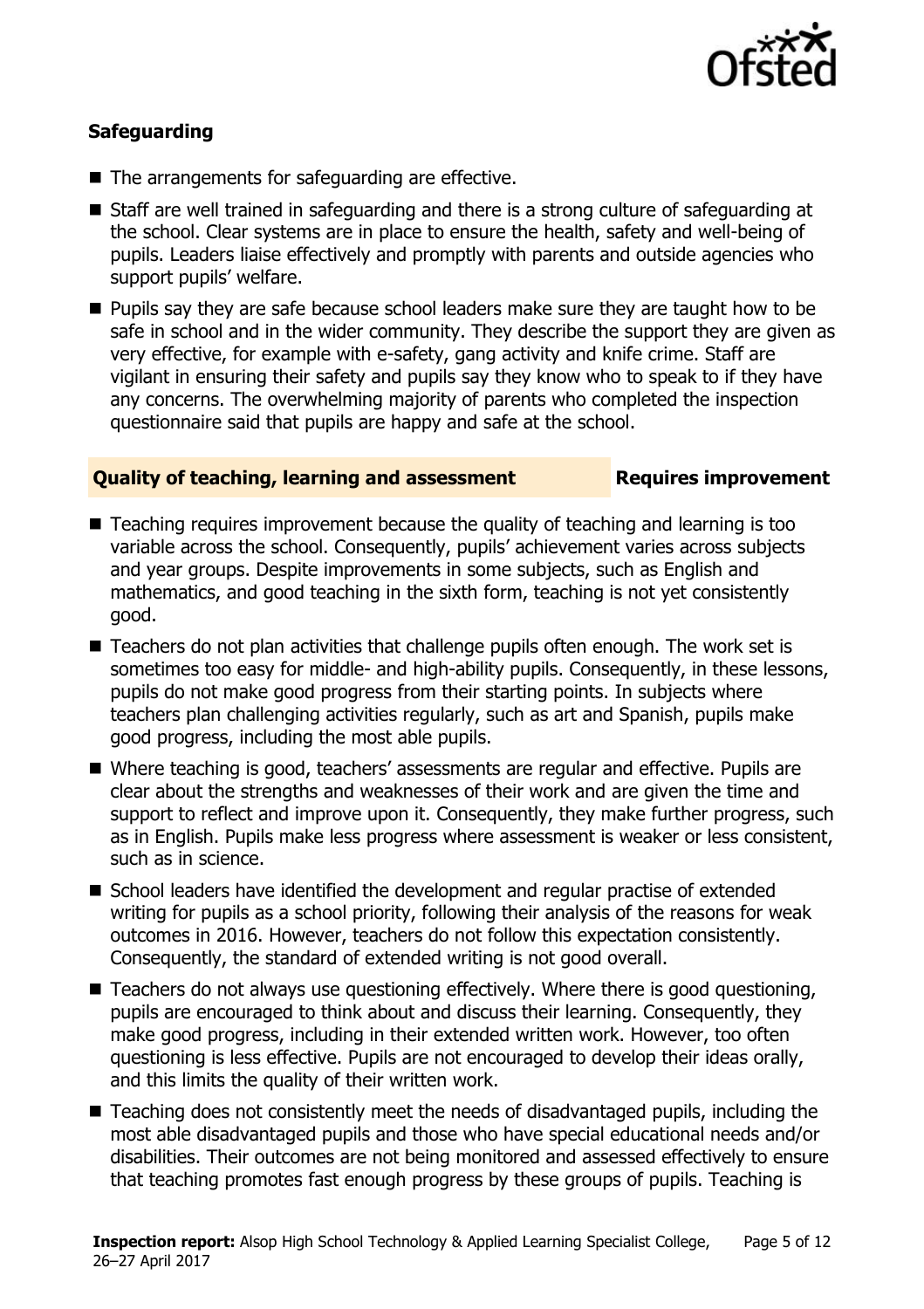

generally better for these groups of pupils in Year 11. It is weaker across a broad range of subjects in Years 7 and 8.

■ There are good standards of behaviour and attitudes to learning in most lessons. This is particularly the case where activities are challenging and expectations are high, such as in art, English and Spanish. Where teaching fails to sustain their interest or the work set is not challenging enough, pupils' behaviour can sometimes deteriorate. Some pupils' books show incomplete or poorly presented work.

#### **Personal development, behaviour and welfare Fig. 2.1 Requires improvement**

### **Personal development and welfare**

- The school's work to promote pupils' personal development and welfare is good.
- **Pupils' spiritual, moral, social and cultural development and the teaching of** fundamental British values are strengths of the school. Pupils are provided with many opportunities to develop their beliefs and attitudes through lessons, assemblies, guest speakers and other events. They are encouraged to participate in appropriate activities in school, such as the recent Hillsborough Justice Day. Pupils say that diversity is recognised and celebrated within the school community. School leaders have developed strong links with Holocaust memorial groups and pupils benefit from regular visits and commemorative events.
- **Pupils and parents say that bullying is rare, including racist and homophobic bullying.** They are confident that any incidents are spotted by staff or reported by pupils and dealt with quickly and effectively.
- **Pupils learn how to remain safe and healthy. They are taught why they should have a** healthy diet and stay fit. Pupils follow a programme of lessons and activities that teach them how to recognise risks, including keeping themselves safe online and from gangrelated crime. Consequently, they say they feel safe in school and the community.

### **Behaviour**

- The behaviour of pupils requires improvement.
- Pupils' attendance has improved since the last inspection, but the attendance and persistent absence of disadvantaged pupils and pupils who have special educational needs and/or disabilities requires further improvement, so that it is in line with the national average.
- In the main, pupils are well behaved around school and at breaktimes and lunchtime. However, a small minority of pupils leave litter in the corridors and on the playground at breaktimes and lunchtime. Positive relationships between pupils, and between pupils and adults, are a strong feature of the school. Pupils are punctual to lessons.
- **Pupils generally behave well in lessons and take pride in their work. However, when** expectations are not high enough or activities do not challenge pupils suitably, their attitudes to learning can deteriorate. In these lessons, some pupils can disrupt the learning of others.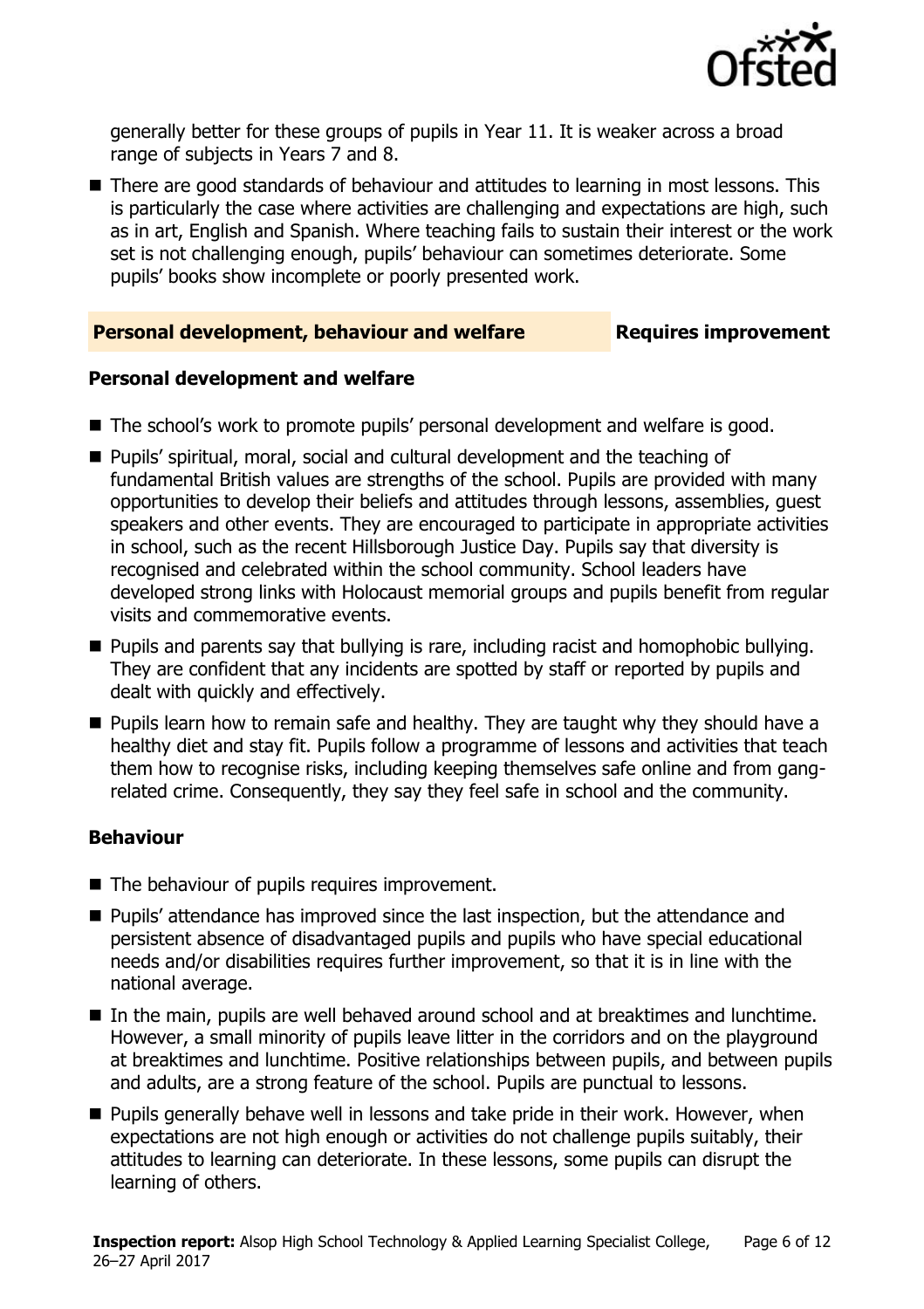

 $\blacksquare$  School leaders have been effective in reducing exclusions. The number of pupils who are excluded from school has reduced since the last inspection. In part, this is because of the effective in-house provision school leaders have developed for pupils who are at risk of exclusion or who are supported here instead of being excluded.

### **Outcomes for pupils Requires improvement**

- Outcomes did not meet the government's floor standards, which set the minimum expectations for pupils' progress, by the end of Year 11 in 2016. Partly this was because the curriculum pupils followed was not broad and balanced enough to meet the demands of the new progress measures set by the government.
- Outcomes are better this year because most pupils follow a broader range of subjects. However, the progress of pupils remains inconsistent because teaching is not always challenging enough.
- The progress of pupils with above-average starting points has improved in some subjects, because of higher expectations set by school leaders. For example, the Alsop Scholars' Programme and 'super-sets' initiative have resulted in significantly more pupils with above-average starting points making strong progress in Spanish than has been the case previously. In English, high-ability pupils are making better progress in Year 11 because their work is suitably challenging. However, in other subjects, the outcomes of pupils with above-average starting points are less consistent.
- School leaders, including governors, recognise that outcomes for pupils in mathematics and science were poor in 2016. Pupils did not make enough progress whatever their starting point, including disadvantaged pupils and those who have special educational needs and/or disabilities. The leadership of both subjects has been restructured. Consequently, the work of current pupils in mathematics is beginning to show improved outcomes, although these remain inconsistent. Similarly, the progress of pupils in science is not good.
- Outcomes for disadvantaged pupils, including those with above-average starting points, require improvement. Their progress is inconsistent. School leaders recognise that disadvantaged pupils have better outcomes across a broad range of subjects, including English and mathematics, in Year 11 than in Year 7 or Year 8. In these year groups, leaders say they plan to implement a 'catch-up' plan.
- Outcomes for pupils who have special educational needs and/or disabilities require improvement. For pupils with special educational needs and/or disabilities in Year 7 and 8, progress is not monitored closely enough. Consequently, their outcomes are not good.
- There is a positive culture of reading at the school. School leaders and teachers provide opportunities for pupils to improve their reading. Consequently, pupils who have low starting points and are supported through Year 7 catch-up initiatives, and those who have above-average starting points, make good progress in reading.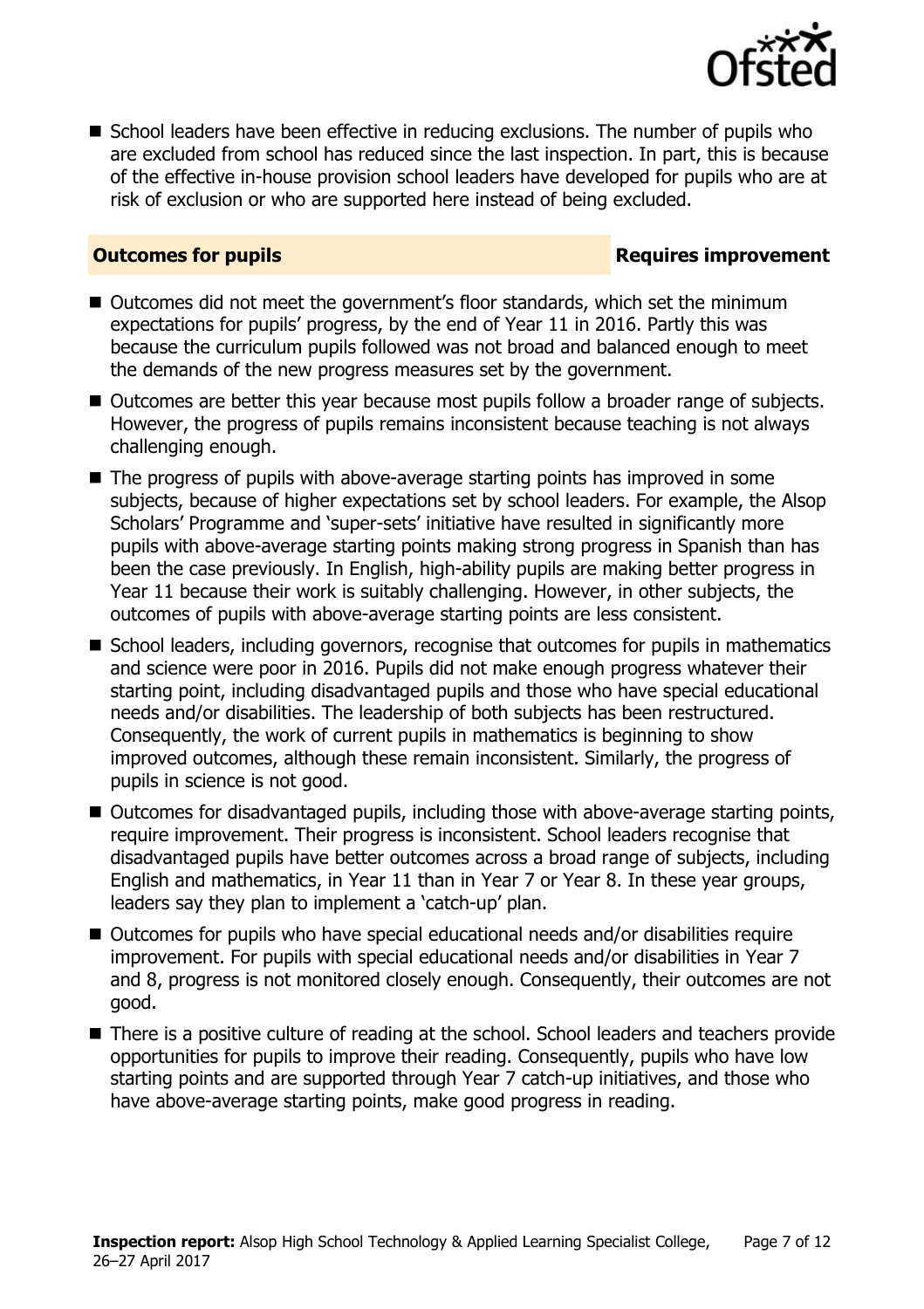

#### **16 to 19 study programmes Good**

- The leadership and management of the sixth form has improved since the last inspection and is good. Leaders innovate, review and evaluate provision systemically. Consequently, improvements are rapid, effective and sustainable.
- Teaching is good in the sixth form and, because of this, outcomes are good. In 2016, results were much improved on previous years. In academic subjects, including A-level qualifications, outcomes were in line with the national average, including for disadvantaged students. In vocational subjects, results were significantly above the national average, including for disadvantaged students. These good outcomes are being sustained by current students, including those in Year 13 who are taking their examinations in the summer.
- School leaders have evaluated the reasons for improved teaching and outcomes in the sixth form. They attribute it, in part, to the consistent and high levels of extended writing students now produce over a broad range of subjects. Consequently, they are extending this successful practice to subjects in Years 7 to 11.
- **Personal development, behaviour and welfare are good. Safeguarding is effective.** Students behave well because they have high aspirations. This is reflected by their attendance and punctuality. Attendance has improved since the last inspection and is good, including for disadvantaged students. Punctuality to lessons is also good and has further improved this year because of effective leadership.
- Good provision has been made for the large numbers of students in Year 12 who require English language and mathematics GCSE resit classes. These classes are taught well and, consequently, students make good progress in both subjects.
- Students are positive about the curriculum choices they are offered. They can choose from a range of academic and vocational courses, and GCSE resits in English and mathematics if they require them. There are good opportunities to develop their social, moral, spiritual and cultural education, strong careers support and work experience. However, for some students, plans for work experience need to be implemented more quickly.
- $\blacksquare$  Students are overwhelmingly positive about the quality of the sixth form, including their teaching and progress. Consequently, retention rates from Year 12 to Year 13 are high. Any students who do leave the sixth form at this point benefit from high-quality support and guidance. All 13 of the students who left the sixth form at the end of Year 12 in 2016 moved on to further college courses, apprenticeships or full-time employment.
- Careers guidance and preparation for further study is effective. The number of students, including disadvantaged students, who move on to higher education, training or employment has increased since the last inspection. An increasing number of students move on to university courses, including Russell Group universities, because of their high aspirations and improved outcomes.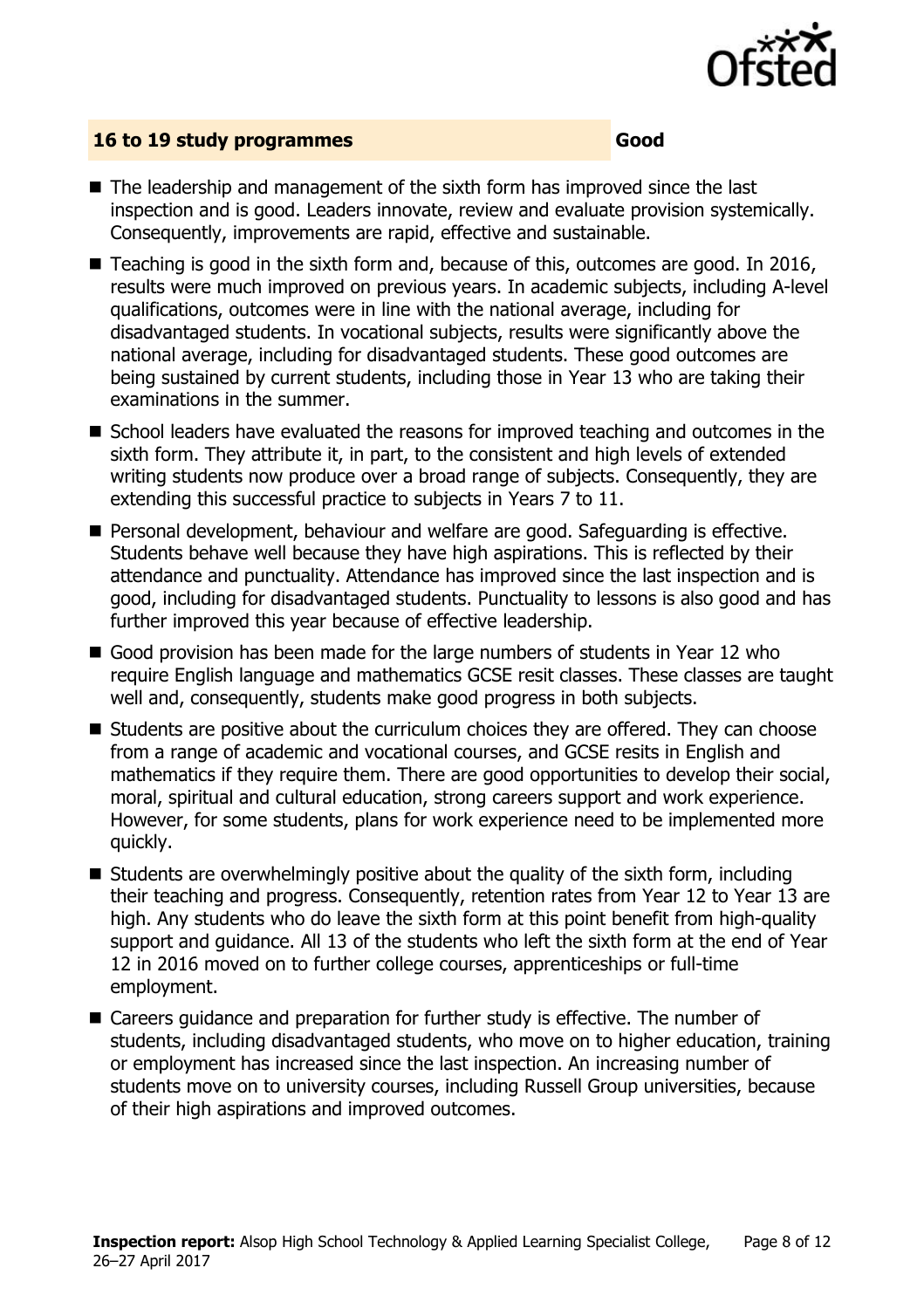

# **School details**

| Unique reference number  | 104693    |
|--------------------------|-----------|
| Local authority          | Liverpool |
| <b>Inspection number</b> | 10032199  |

This inspection of the school was carried out under section 5 of the Education Act 2005.

| Type of school                                           | Comprehensive           |
|----------------------------------------------------------|-------------------------|
| School category                                          | Community               |
| Age range of pupils                                      | 11 to 18                |
| <b>Gender of pupils</b>                                  | Mixed                   |
| Gender of pupils in 16 to 19 study<br>programmes         | Mixed                   |
| Number of pupils on the school roll                      | 1,601                   |
| Of which, number on roll in 16 to 19 study<br>programmes | 332                     |
| Appropriate authority                                    | The governing body      |
| <b>Chair</b>                                             | Marilyn Fielding        |
| <b>Headteacher</b>                                       | Joe Mangan              |
| Telephone number                                         | 0151 235 1200           |
| Website                                                  | www.alsophigh.org.uk    |
| <b>Email address</b>                                     | office@alsophigh.org.uk |
| Date of previous inspection                              | 28-29 April 2015        |

### **Information about this school**

- This is a large school, with significantly more pupils than the national average. The school also includes 16 to 19 provision.
- The number of pupils who have special educational needs and/or disabilities supported by the school is well above the national average. The number of pupils who have a statement of special educational needs or an education, health and care plan is well below the national average.
- The proportion of disadvantaged students and those supported by the pupil premium is much larger than the national average.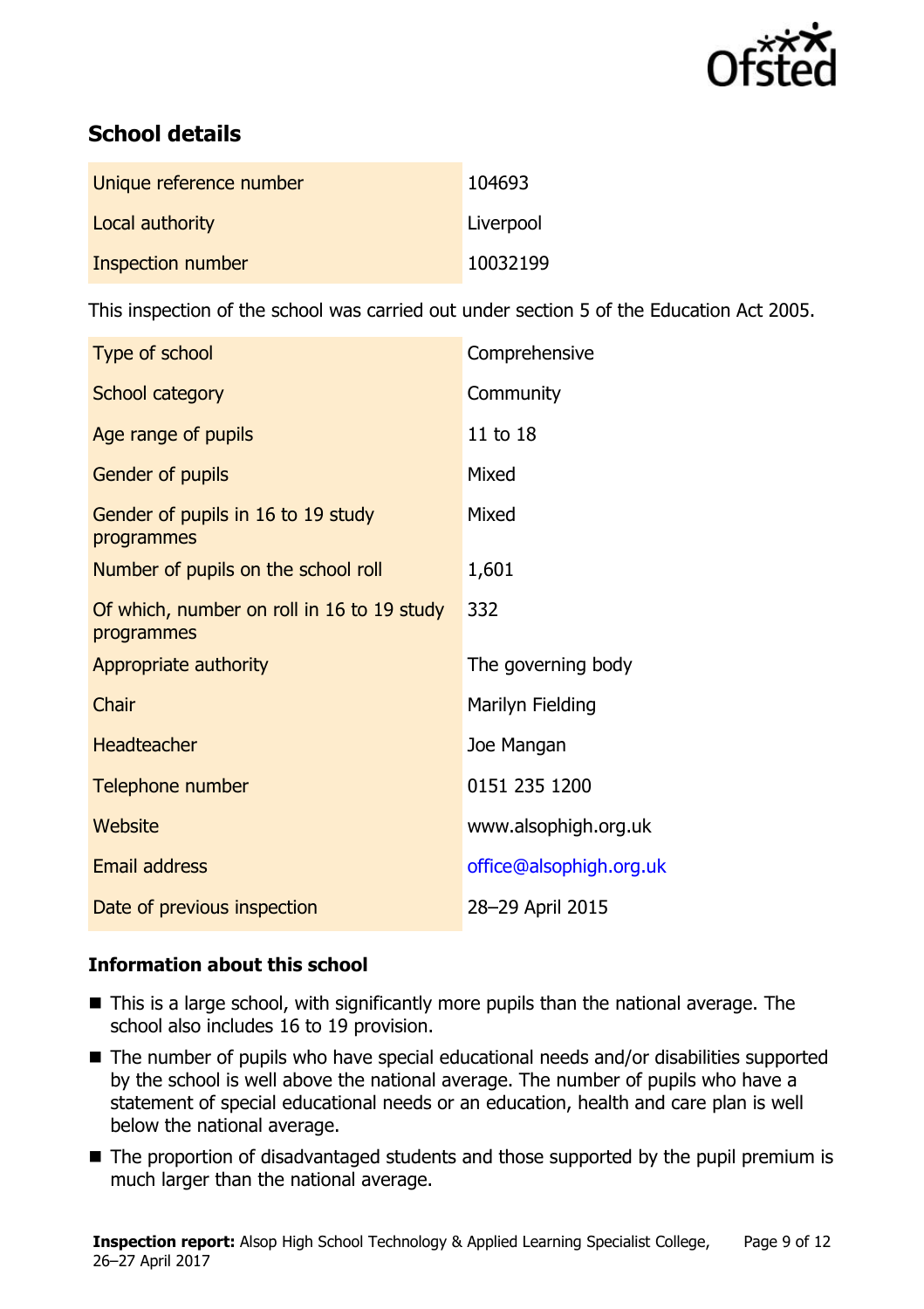

- A very small number of pupils attend alternative provision at the Everton Free School.
- The school does not meet requirements on the publication of information about the pupil premium and the Year 7 catch-up premium on its website.
- The school did not meet the government's floor standards, which set the minimum expectations for pupils' progress by the end of Year 11, in 2016.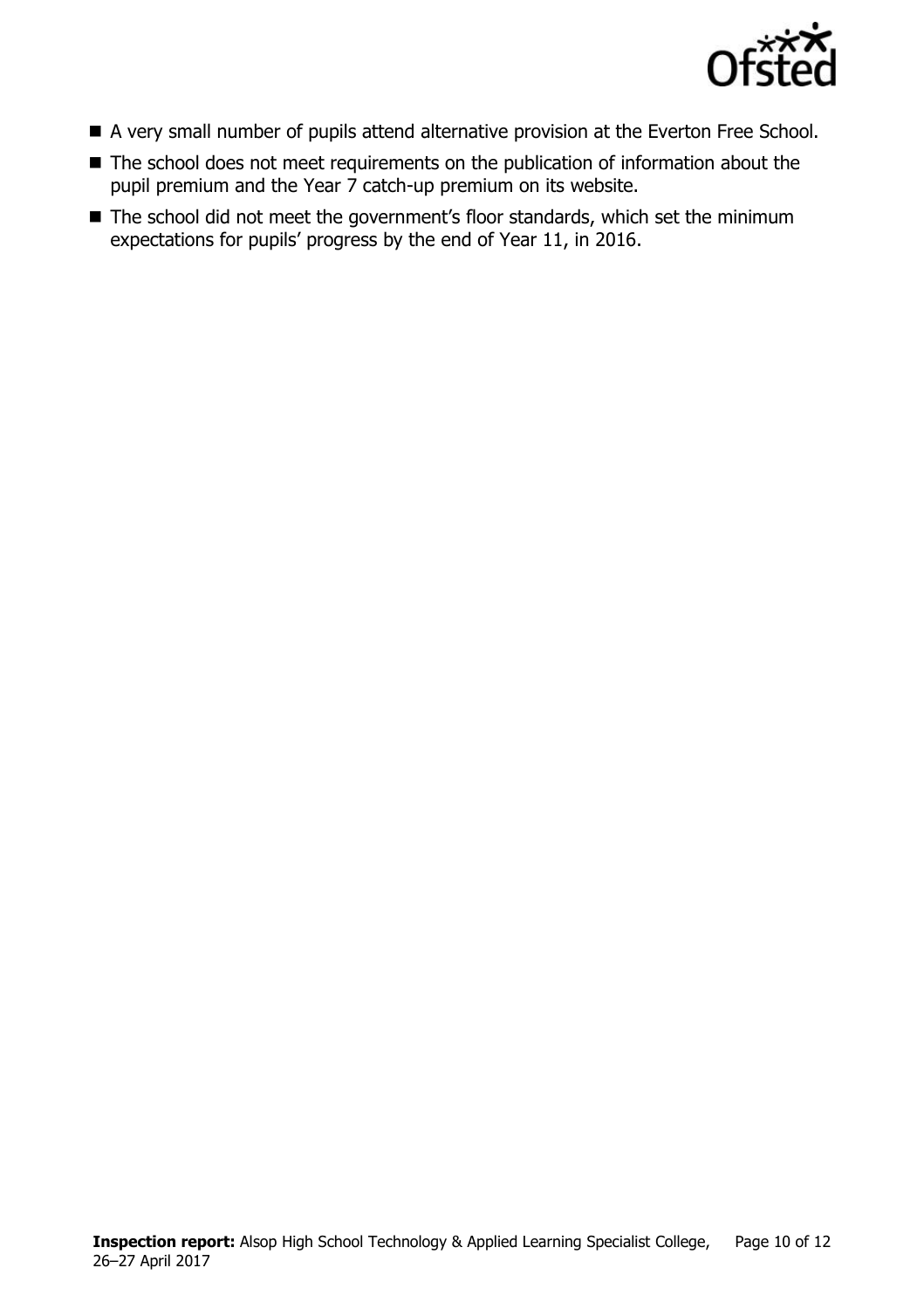

# **Information about this inspection**

- Meetings took place with school leaders, teachers, a local authority representative and members of the governing body.
- Discussions were held with pupils to gather their views on issues including safeguarding, bullying, teaching and careers guidance.
- Inspectors examined a range of supporting documentation such as the school's selfevaluation, the school's improvement plan, minutes of governing body meetings, attendance records and safeguarding documentation.
- Inspectors considered 25 responses to the online parental questionnaire, 42 responses to the staff questionnaire, and the small number of responses to the pupil questionnaire.
- Inspectors conducted learning walks and lesson observations across a range of subjects and year groups. They were accompanied by school leaders on some of these walks.
- Inspectors scrutinised the work in pupils' books and by undertaking work analysis with school leaders.

#### **Inspection team**

| Stephen Ruddy, lead inspector | Ofsted Inspector |
|-------------------------------|------------------|
| Osama Abdul Rahim             | Ofsted Inspector |
| <b>Deborah Bailey</b>         | Ofsted Inspector |
| <b>David Roberts</b>          | Ofsted Inspector |
| <b>Craig Yates</b>            | Ofsted Inspector |